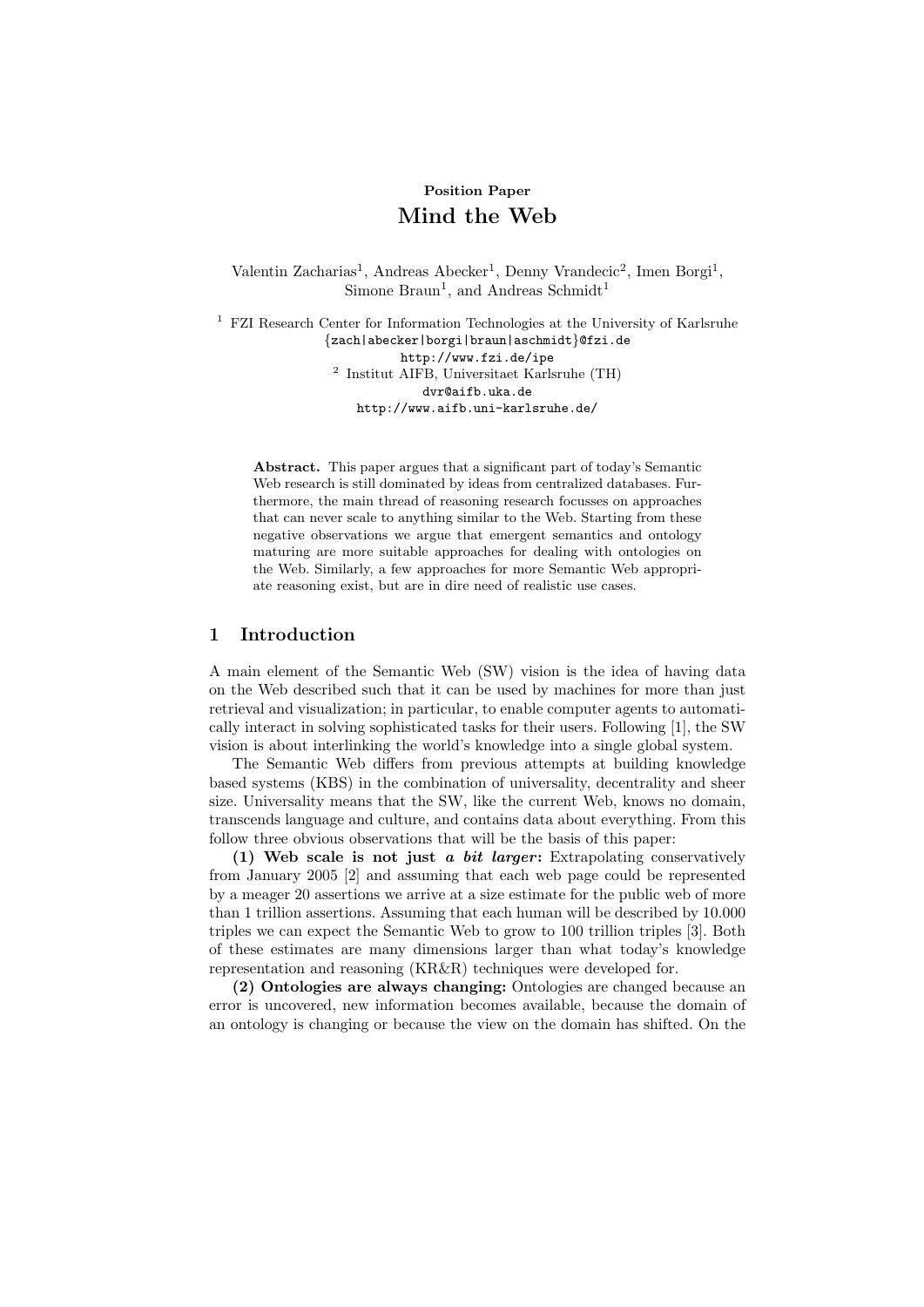Web, without centralized control and in the face of the ever accelerating pace of the accumulation of humankind's knowledge, this change will be continuous and measured in milliseconds.

(3) There is no right ontology: A conceptualization underlying an ontology is always an abstract, simplified view of the world created for some purpose; and as there are uncountably many different views and purposes, there are innumerable ontologies. For instance Google Base—a service allowing the sharing of simple structured data—saw 100.000 unique schemata only one year after its opening [4]. Based on this observation we can assume a future Semantic Web to have millions of ontologies—or even billions, should the vision of the Social Semantic Desktop become reality.

Starting from these observations we argue that large parts of the SW research (including much of our own work) fail to address what is specific about the Semantic Web. Similar critiques have been expressed earlier, e.g. in [5, 6, 3, 7]. However, in addition to setting a different focus, we go beyond these works by highlighting some directions not yet in the SW mainstream that do address some of the critical issues. We structure this discussion paper around two big challenges facing SW research: (1) emergence and change on the Semantic Web and (2) reasoning. In the concluding remarks we touch on some equally valid points that we could not elaborate further due to space constraints.

# 2 Emergence and Change on the Semantic Web

The main thread within the Semantic Web community that deals with changing ontologies is based on the ideas of schema evolution and versioning of databases [8, 9]. As such it has been mainly concerned with the question of how to keep one ontology consistent and how to propagate changes to dependent elements, requiring centralized control over the ontology as well as over all uses of it (e.g., [10]). Over time, more aspects of the core SW properties have been added as complications, like the acceptance that multiple version of an ontology are bound to exist [8] or that there might not be a central repository of changes, but changes need to be detected [11]. However, while this line of research has led to great advances, its roots in a world of centralized control also lead to the ignorance of other interesting research questions:

For instance, how a shared conceptualization can emerge from many independently developed conceptualizations; How a conceptualization of a domain can move from informal to a highly formal ontology; or, how the knowledge can be harnessed that multiple ontologies evolved from a single source.

Emergent Semantics And Folksonomies: Under the labels of Emergent Semantics and Folksonomies, research threads have come up that represent a different approach: Putting the focus firmly on the distributed nature of the SW. There is the view of shared understanding arising bottom-up, through interaction, construction and communication [12–14]. Emergent semantics is seen as an agreement within a specific context of common interpretations which is con-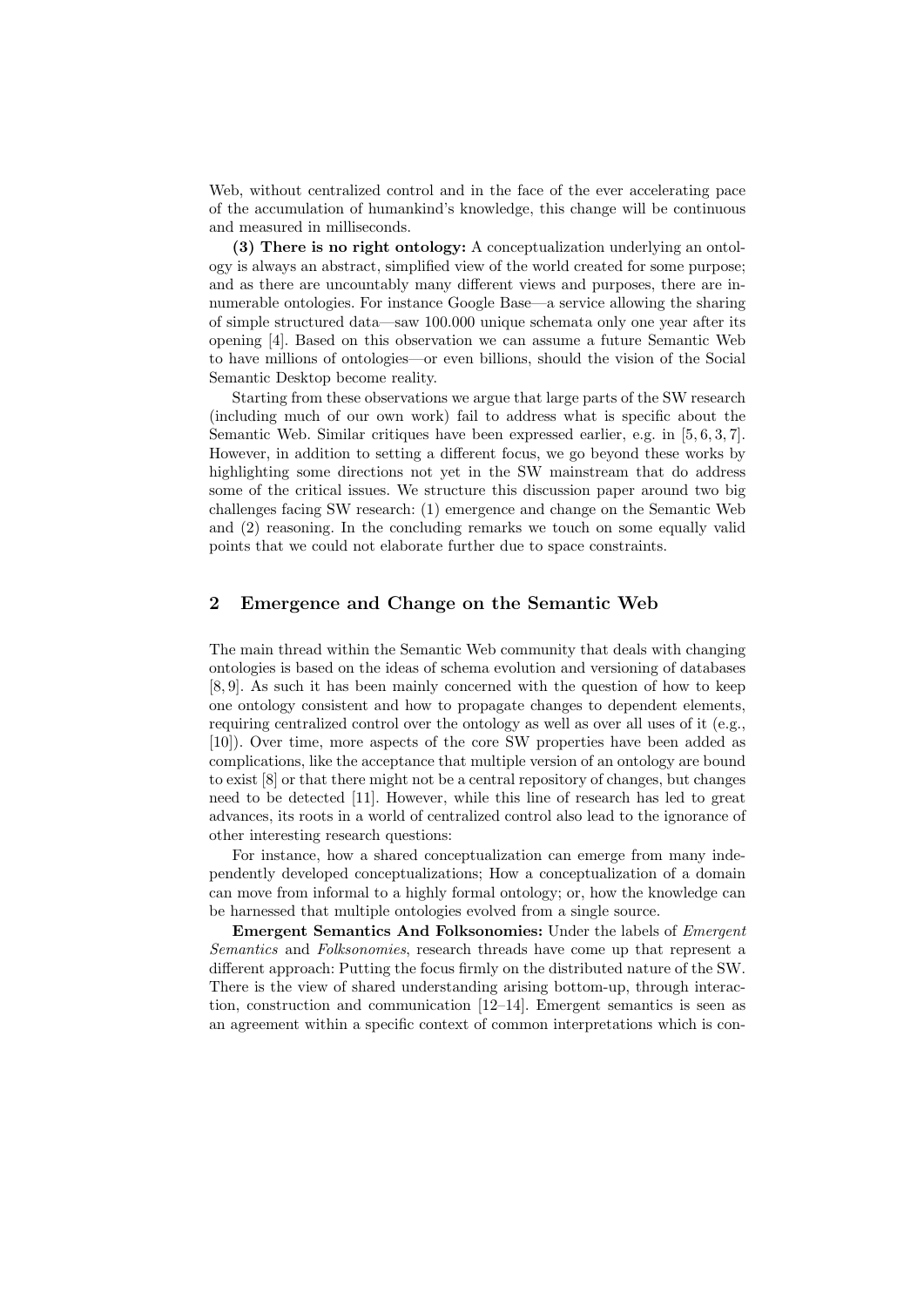structed in an incremental process of negotiations and local interactions between self-organizing, autonomous agents.

A framework for large-scale distributed systems proposed by [15] shows how to obtain global agreements from such pair-wise and local interactions through so called "semantic gossiping". Agents rely on their own ontology and provide mappings for adjacent agents, but they can also learn new translations by routing queries whereas the information quality is measured along feedback cycles. Thus, connections are established on demand and through the spreading of simple mappings global consensus can be obtained gradually .

A related phenomenon are folksonomies—informal social organization systems emerging in Web2.0 social resource-sharing systems. Studies have shown that in folksonomies common vocabularies evolve during usage (e.g., [16–18]). For instance, [19] have revealed a stabilization of tag distributions into power law distributions. Based on the tripartite model of semantic-social networks developed by [20], they have also shown a simple methodology to create an ontology from this common vocabulary. [21] and [22] have developed other methods for the detection of emergent semantics in folksonomies.

While active and exciting, the fields of emergent semantics and folksonomies are not yet integrated into the SW mainstream. On the one hand, these methods still very much deal with very lightweight formalisms, and on the other hand the semantic structures produced are statistic by nature and hence lose information when transferred into rigid, non-fuzzy, logic formalisms.

**Ontology Maturing:** The *ontology maturing* [23] approach considers not only the technical side of ontology evolution, but also its interaction with social aspects. It can be characterized by the following assumptions: (1) Ontology building is a constructivist learning process, it is not just about eliciting knowledge and formalizing it according to a particular formalism. Rather this construction process itself is a learning process in which the involved individuals deepen their understanding of the real world and of an (appropriate) vocabulary to describe it. (2) Ontologies continuously evolve in work (i.e., usage) processes. Ontology building is not supposed to be a one-time activity of an expert committee, but rather a sustainable process of continuous evolution. Concepts in the ontology undergo a process of continuous evolution where ideas and understanding emerge implicitly in daily work and mature only gradually through the interaction with others. The notion of maturity can be characterized along three different dimensions: the level of social agreement (corresponding to the understanding of ontology as a shared understanding), the level of formality (corresponding to the "formal conceptualization") and the level appropriateness (how well an ontology is appropriate for the task at hand). An important conclusion from such a maturing perspective is that we have to consider, at every instant in time, the coexistence of various levels of formality within one ontology and various levels of social agreement among ontologies. The focus of Semantic Web technology then, must be not only on static snapshots, but also on the support of the transitions. In the future we plan to extend this line of research by studying maturing processes in wiki (e.g. [24]) and in particular semantic wiki systems. We will also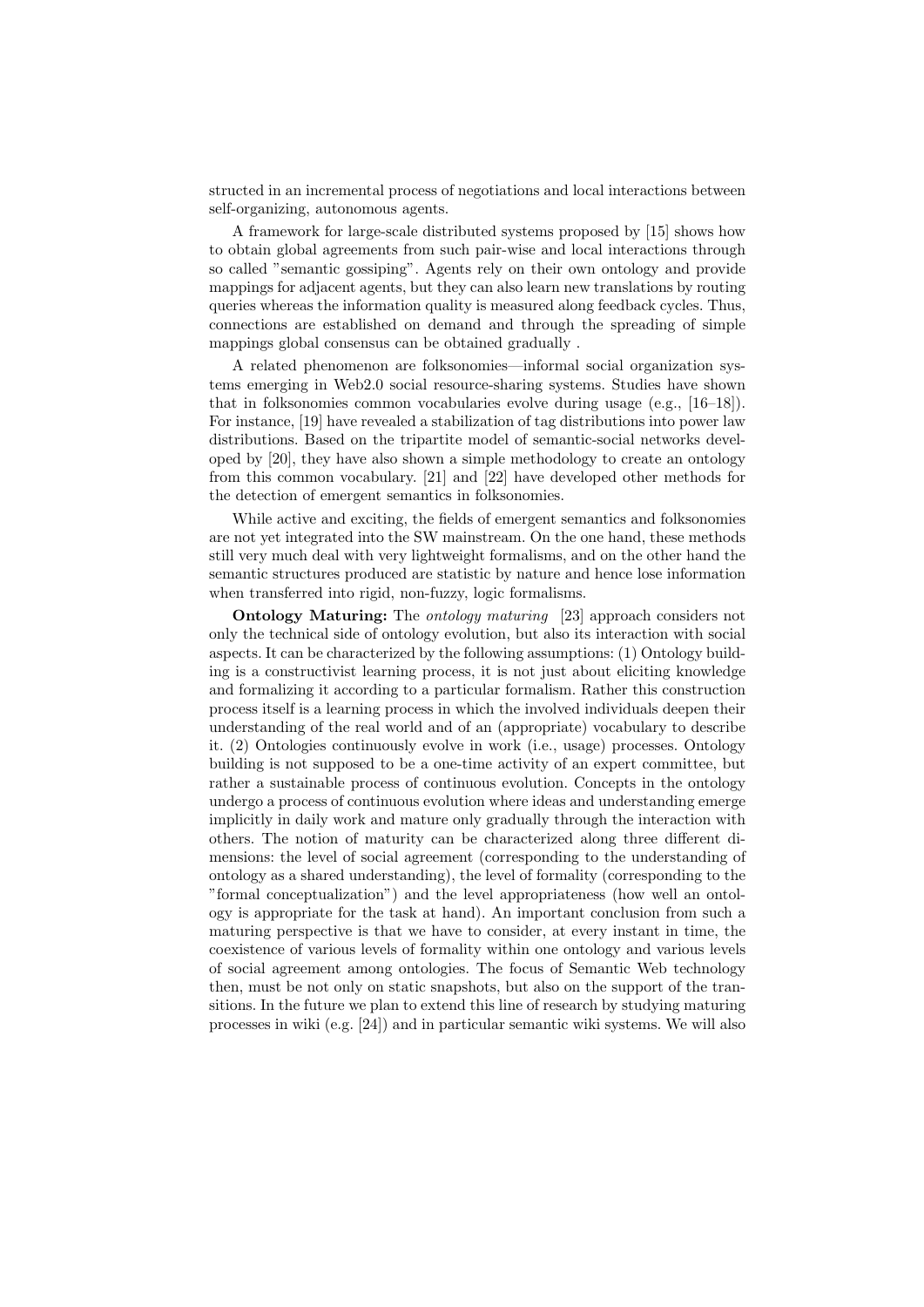continue to develop and evaluate the SOBOLEO [25] and ImageNotion [26] tools as support for ontology maturing.

#### 3 Reasoning over the Semantic Web

Formally well-founded, powerful reasoning over expressive background knowledge and metadata on the Web is one of the key elements of the Semantic Web definition which distinguishes the area from conventional Web research or federated databases. Considering this, there are surprisingly few survey papers on the topic: A well-structured survey of reasoning use cases in the Semantic Web with the derived implications for required reasoning tasks, logical formalisms, software architecture settings, expected size and characteristics of ontologies and metadata still has to be written. Since such application-specific considerations have a huge impact on reasoning approach and feasibility, we constrain ourselves in this short paper on a few general, abstract remarks which are valid for the vast amount of SW reasoning research—well-aware of the fact that for each statement there may be a counter-example in some specific project.

First let us state that contemporary RDFS triple stores (such as Sesame, YARS, JENA, Kowari, AllegroGraph) can manage and query some  $10^8$  triples in the sub-second area (cp. [27, 28]). Even slight extensions towards more powerful modeling and reasoning capabilities, however, lead to serious performance decreases, even for the most developed tools. For instance, the OWLIM [29]  $\rm OWL + DLP$  reasoner (on top of Sesame) only manages to process some  $10^7$ explicit statements with an logarithmic to linear complexity in the number of statements by using in-memory reasoning (!) and an extremely expensive update procedure for the fully materialized knowledge base (KB).

It becomes much worse if we consider tools able to deal with the expressive power of arbitrary rules or more powerful Description Logics dialects. Even high-end implementations grounded in 20 years of AI and Deductive Database research are obviously completely unable to become faster at a speed at least somewhat "comparable" to the growth rate of the Semantic Web's data and knowledge base. During the last 15 years, an enormous amount of resources has been invested in better understanding, theoretically analyzing and refining KR&R approaches which can, by their very nature never face the challenges of SW. Already in 2002, van Harmelen pointed out a number of essential KR&R problems of the Semantic Web that "conventional" KBS technology would not be able to address [5]. Until 2006, the situation had not really been improved, but the topics of scalability, ontology evolution, and mapping had at least been noticed by the SW community [6]. Still in 2006, Pellet—which happens to be today's most advanced ABox reasoner for OWL-DL—is in the area of taking seconds for answering queries over the 100.000-instances LUBM benchmark [30]. Similar results hold true for Kaon-2, also on KBs of moderate size [31]. Following [32], most OWL reasoners do not even provide for secondary storage mechanisms which shows that such developments cannot be taken serious from a real-world oriented software engineering point of view. Now, in 2007, Fensel and van Harme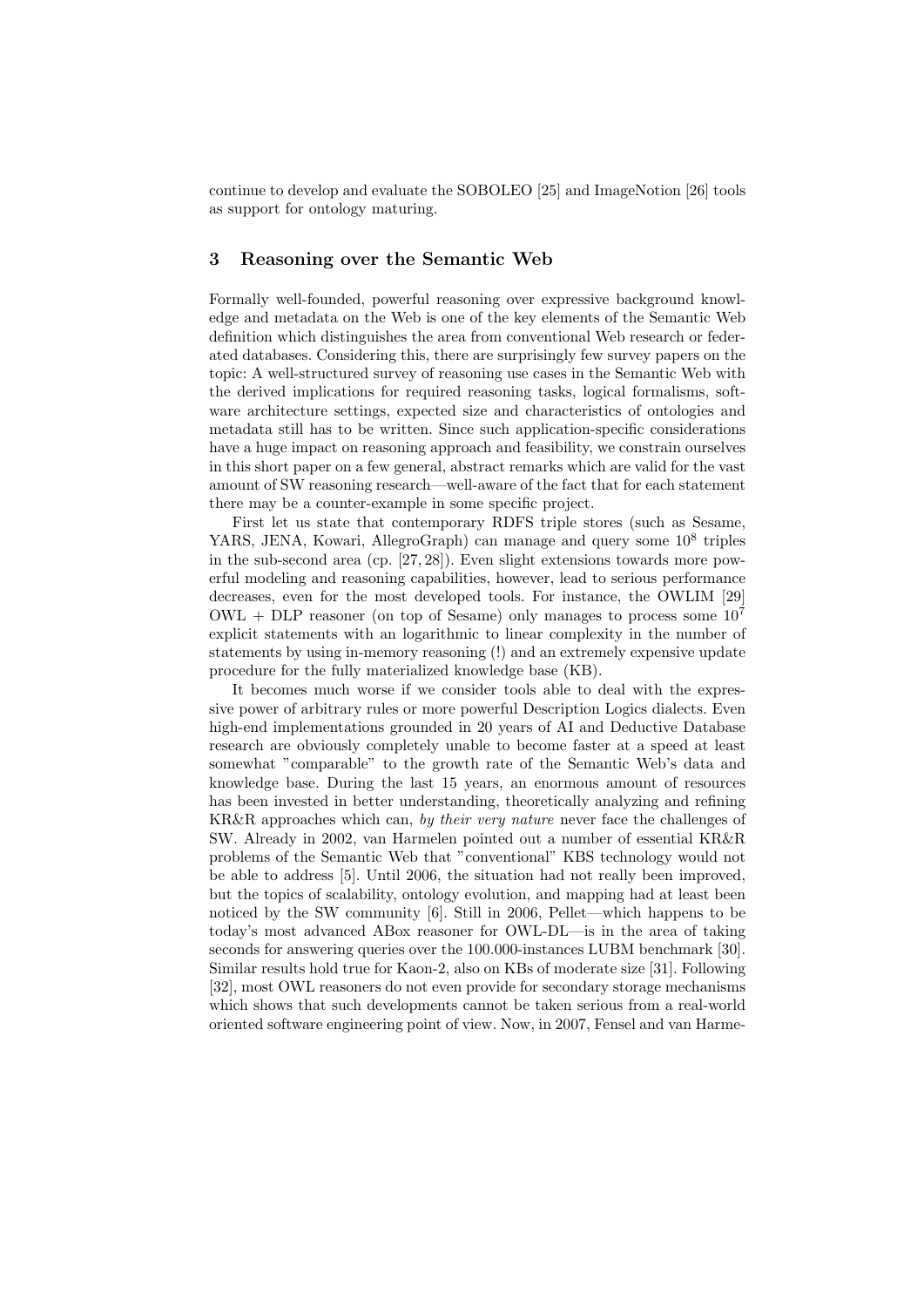len diagnose the situation as more or less hopeless [3]—if we insist on traditional, correct and complete, logic-based reasoning.

In the last few years, there is some, yet under-developed, but maybe promising, work in boosting reasoning performance:

- $-$  Under labels such as *sub-ontology extraction, KB partitioning, ontology win*nowing, or summary ABoxes, several authors try to reduce KBs to only those fragments really relevant for the specific reasoning task at hand ([32–35]).
- Obviously, much can be gained in practical applications by employing specialpurpose reasoners, e.g., for temporal or geospatial reasoning ([36, 37]). Other domain and application specific special-purpose reasoners can be imagined.
- Several techniques well-known from deductive databases can be applied, such as incremental reasoning and deductive closure materialization [38, 39] or query reorderings and optimizations [40, 41].

Though such approaches may increase reasoning efficiency by up to one order of magnitude, they can hardly keep the pace of SW growth. Hence we have to think about fundamentally different approaches to reasoning. One idea, probably indeed the only imaginable approach to defy content growth while keeping the traditional notion of correct and complete inferences, is massive parallelization: For instance, based on the theory of *distributed description logics*, the DRAGO system [42] shows how tableau computations can be distributed to many machines for speeding up inferences. In other pioneering work, [43] implemented consequence finding in propositional logic, distributed over 1000 peers. Grid-based distributed inference has also been suggested by some authors. It also sounds promising to examine the extent to which SPARQL query answering can be parallelized.

So far, we kept the idea of deductive, correct and complete reasoning which is definitely not analogue to the human way of thinking and seems to be the very reason for much of the scalability problems in the Semantic Web—not to mention the fact that it assumes a consistency and completeness of the underlying KB which is by far not given in the Web. Hence, other approaches which give up these assumptions, seem very promising:

Approximate reasoning [44, 45] has recently been considered as a necessity to deal with sloppy knowledge and has been suggested for SW problems such as query answering or ontology mapping. [46] propose a trade-off between efficiency and precision by relaxing a query and approximating its answer in a question answering task. Basically, this is similar to the idea of anytime algorithms that trade resource consumption against, e.g., completeness of reasoning. A very recent work applies approximate reasoning to ontology mapping by using Google distance [47]. [48] gained significant performance improvements by disregarding non-Horn aspects of OWL DL reasoning, thus coming to an unsound, but complete inference procedure. Initial approximate reasoning ideas have been developed for several ABox reasoning tasks such as instance retrieval or conjunctive query answering [49]. All these works can be considered in an initial stadium and are performed only in very few research groups. Whereas complete and sound reasoning procedures are hardly massively parallelizable on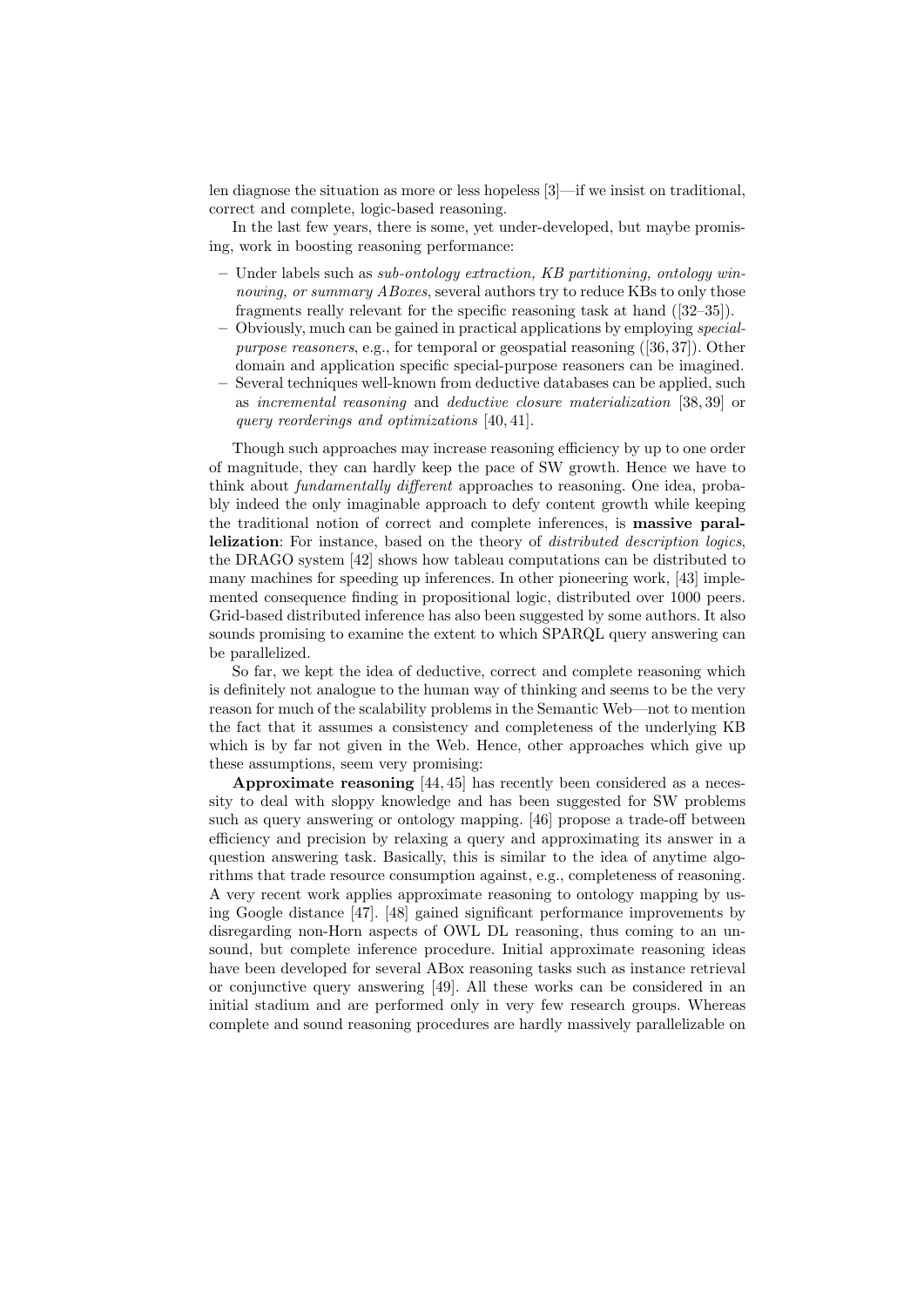such standard infrastructures like MapReduce, it can be imagined that a certain fragment of description logics, probably under specific structural constraints, can be answered approximatively by a parallel system.

Logical next steps in researching reasoning procedures for the SW could be to look beyond the description logics paradigm and examine, in the SW context, the whole bunch of Expert System, Theorem Proving and Logic Programming work under reasoning paradigms such as *possibilistic logic*, *defeasible reasoning*, plausible inferences, or argumentative inference. While all our arguments, up to now, were targeting efficiency aspects, the latter approaches are also suitable to address aspects such as incomplete, uncertain and inconsistent KBs—a natural phenomenon in the WWW.

Combining retrieval and reasoning: [50] use statistically quantified ontologies together with a careful application of the k-top query algorithms to define a relatively scalable semantic search engine. In [3], an approach is sketched that uses retrieval techniques to find a small subset of statements that is then used for reasoning. Finally, [51] shows (in a setting with unstructured data) how redundancy in the data set can be used to reduce the need for reasoning.

We have seen that existing reasoning fails and will continue to fail to address the problem of reasoning with KBs as large and diverse as the Web. We have pointed to some approaches that seem to have the potential to scale to such settings. These heuristic and statistic approaches, however, will continue to rely on the formal study of semantics as benchmark, in order to define what should be concluded. Even in this role as benchmark, many logics currently under discussion seem insufficient. For example, contradictions may not always be something to be removed but may identify a difference in opinion that we wish to preserve—either to further examine it or to give different results tailored to user groups [52]. Even then, however, the research into this topics risks being of purely academic interest unless concrete use cases are identified first.

#### 4 Concluding Remarks

In this short position paper, we could not touch on other corollaries of the core Semantic Web properties of universality, decentrality and size. Probably most important among these is the issue of trust—one of the most neglected issues in Semantic Web research. We refer the interested reader to [7], where this issue has been examined in some detail. Another core issue is the mapping and alignment of millions of ontologies—here the interested reader could start with the very recent approaches PowerMap [53] and PayGo [4], still preliminary work that could actually tackle this challenge.

## References

1. Berners-Lee, T., Hendler, J., Lassila, O.: The Semantic Web. Scientific American 284(5) (2001) 34–43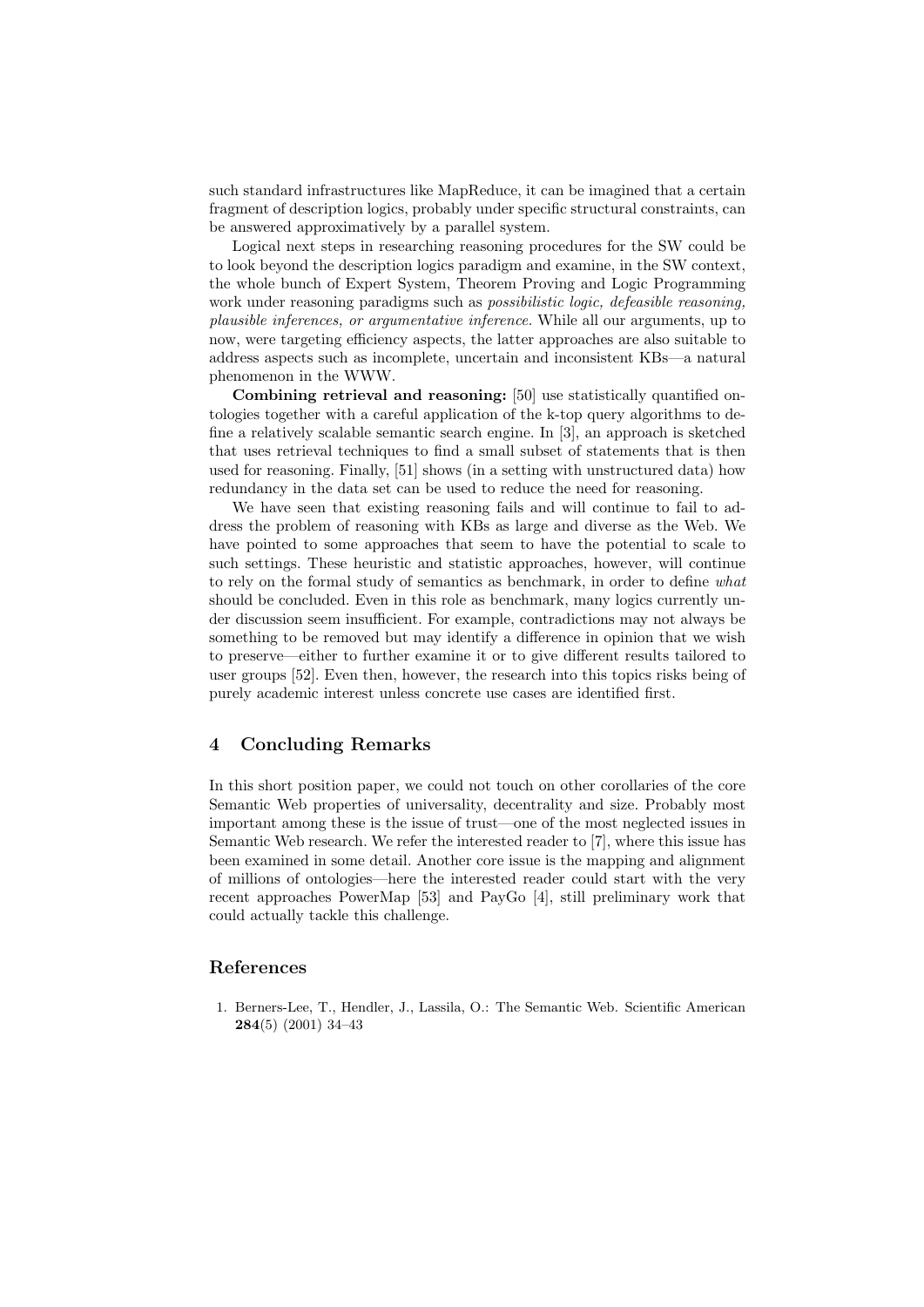- 2. Gulli, A., Signorini, A.: The Indexable Web is More Than 11.5 Billion Pages. In: Proc. WWW-2005. (2005)
- 3. Fensel, D., van Harmelen, F.: Unifying Reasoning and Search to Web Scale. IEEE Internet Computing 11(2) (March/April 2007) 94–96
- 4. Madhavan, J., et al.: Web-scale Data Integration: You Can Only Afford to Pay As You Go. In: Proc. 3rd Biennial Conf. on Innovative Data Systems Research. (2007)
- 5. van Harmelen, F.: How the Semantic Web will change KR: Challenges and Opportunities for a New Research Agenda. The Knowledge Engineering Review  $17(1)$ (2002) 93–96
- 6. van Harmelen, F.: Semantic Web Research anno 2006: Main Streams, Popular Fallacies, Current Status and Future Challenges. In Klusch, M., et al., eds.: Proc. CIA-2006. Number 4149 in LNAI, Springer (2006) 1–7
- 7. Kalfoglou, Y., Alani, H., Schorlemmer, M., Walton, C.: The Emergent Semantic Web and Overlooked Issues. In: Proc. ISWC'04. (2004) 576–591
- 8. Noy, N., Klein, M.: Ontology Evolution: Not the Same as Schema Evolution. Knowl. Inf. Syst. 6(4) (2004) 428–440
- Roddick, J.: A Survey of Schema Versioning Issues for Database Systems. Information and Software Technology 37(7) (1995) 383–393
- 10. Stojanovic, L., Maedche, A., Motik, B., Stojanovic, N.: User-Driven Ontology Evolution Management. In: Proc. EKAW-02. (2002) 285–300
- 11. Klein, M., Noy, N.: A Component-Based Framework for Ontology Evolution. In: IJCAI-03 Workshop on Ontologies and Distributed Systems. (2003)
- 12. Aberer, K., et al.: Emergent Semantics Principles and Issues. In Lee, Y.J., Li, J., Whang, K.Y., Lee, D., eds.: Proc. DASFAA'04, Springer (2004) 25–38
- 13. Cudr-Mauroux, P., et al.: Viewpoints on Emergent Semantics. J. Data Semantics VI 4090 (2006) 1–27
- 14. Staab, S., Santini, S., Nack, F., Steels, L., Maedche, A.: Emergent Semantics. IEEE Intelligent Systems 17(1) (2002) 78–86
- 15. Aberer, K., Cudré-Mauroux, P., Hauswirth, M.: The Chatty Web: Emergent Semantics Through Gossiping. In: Proc. WWW-03, ACM Press (2003) 197–206
- 16. Sen, S., et al.: Tagging, Communities, Vocabulary, Evolution. In: Proc. CSCW'06, ACM Press (2006) 181–190
- 17. Golder, S., Huberman, B.: The Structure of Collaborative Tagging Systems. J. Information Sciences 32(2) (2006) 198–208
- 18. Marlow, C., Naaman, M., Boyd, D., Davis, M.: Position Paper, Tagging, Taxonomy, Flickr, Article, ToRead. In: Collaborative Web Tagging Workshop. (2006)
- 19. Halpin, H., Robu, V., Shepard, H.: The Dynamics and Semantics of Collaborative Tagging. In: Proc. SAAW'06. (2006)
- 20. Mika, P.: Ontologies Are Us: A Unified Model of Social Networks and Semantics. In Gil, Y., et al., eds.: Proc. ISWC-05. Volume 3729 of LNCS., Springer (2005) 522–536
- 21. Hotho, A., Jschke, R., Schmitz, C., Stumme, G.: Emergent Semantics in BibSonomy. In: Proc. Workshop on Applications of Semantic Technologies, Informatik 2006. (October 2006)
- 22. Zhang, L., Wu, X., Yu, Y.: Emergent Semantics from Folksonomies: A Quantitative Study. In Spaccapietra, S., Aberer, K., Cudr-Mauroux, P., eds.: J. Data Semantics VI. Volume 4090 of LNCS., Springer (2006) 168–186
- 23. Braun, S., Schmidt, A., Walter, A., Nagypal, G., Zacharias, V.: Ontology Maturing: a Collaborative Web 2.0 Approach to Ontology Engineering. In: WWW-07 Workshop on Social and Collaborative Construction of Structured Knowledge. (2007)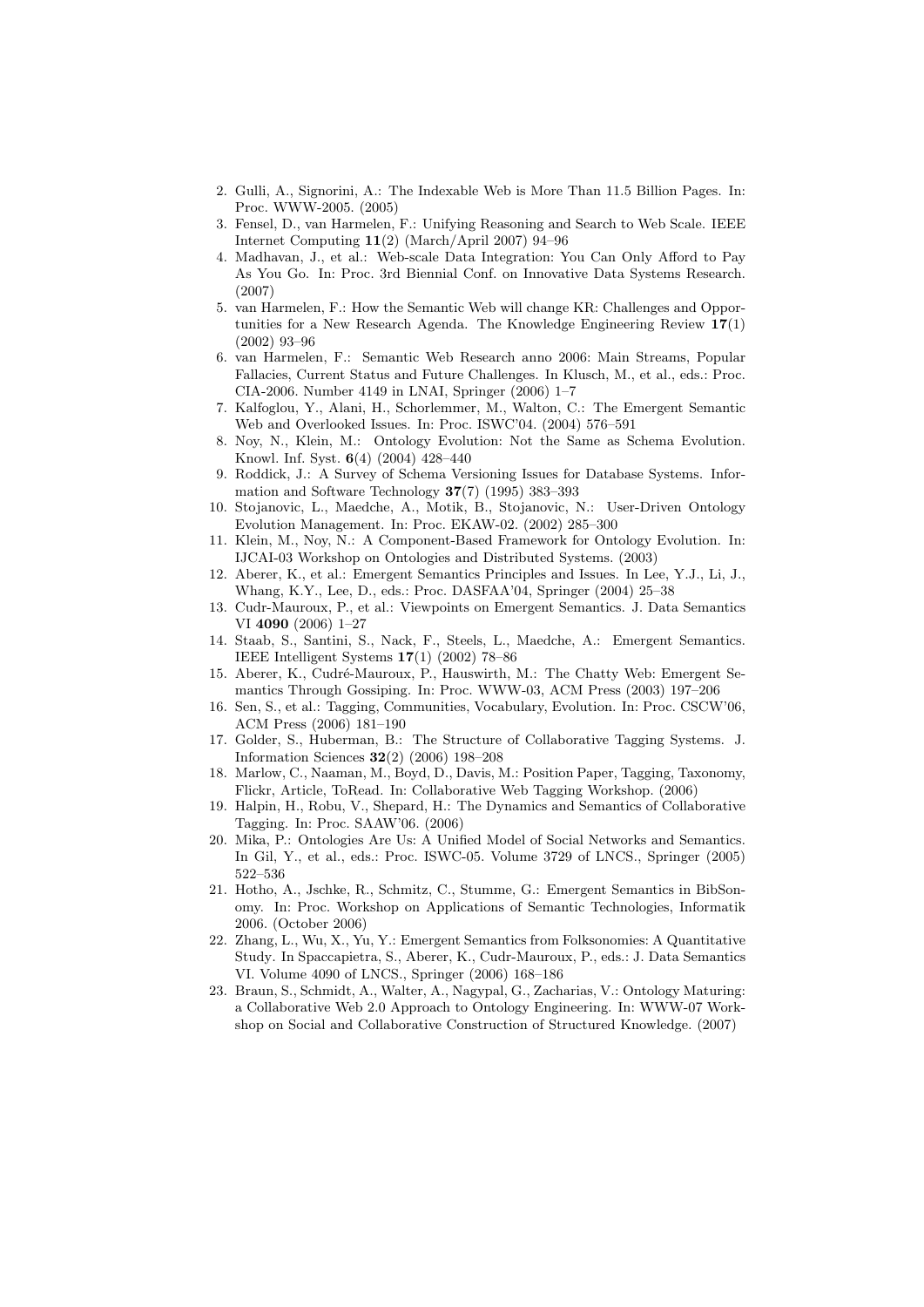- 24. Braun, S., Schmidt, A.: Wikis as a technology fostering knowledge maturing: What we can learn from wikipedia. In: 7th International Conference on Knowledge Management (IKNOW '07), Special Track on Integrating Working and Learning in Business (IWL). (2007)
- 25. Zacharias, V., Braun, S.: Soboleo social bookmarking and lightweight ontology engineering. In: Workshop on Social and Collaborative Construction of Structured Knowledge (CKC), 16th International World Wide Web Conference (WWW 2007). (May 2007)
- 26. Walter, A., Nagypal, G.: Imagenotion methodology, tool support and evaluation. In: Proceedings of the ODBASE 2007 27. - 29. November 2007, Algave, Portugal. (2007)
- 27. Portwin, K., Parvatikar, P.: Building and Managing a Massive Triple Store: An Experience Report. In: XTech 2006: Building Web2.0. (2006)
- 28. Wood, D.: Scaling the Kowari Metastore. In et al., M.D., ed.: WISE 2005 Workshops. Volume 3807 of LNCS., Springer (2005) 172–181
- 29. Kiryakov, A., Ognyanov, D., Manov, D.: OWLIM A Pragmatic Semantic Repository for OWL. In Dean, M., et al., eds.: WISE 2005 Workshops. Volume 3807 of LNCS., Springer (2005) 172–181
- 30. Sirin, E., Parsia, B., Grau, B.C., Kalyanpur, A., Katz, Y.: Pellet: A Practical OWL-DL reasoner. J. Web Semantics (2007) To appear.
- 31. Motik, B., Sattler, U.: A Comparison of Reasoning Techniques for Querying Large Description Logic ABoxes. In Hermann, M., Voronkov, A., eds.: Proc. LPAR 2006. Volume 4246 of LNCS., Springer (2006) 227–241
- 32. Fokoue, A., Kershenbaum, A., Ma, L., Schonberg, E., Srinivas, K.: The Summary Abox: Cutting Ontologies Down to Size. In: Proc. ISWC-06. Volume 4273 of LNCS., Springer (2006) 343–356
- 33. Alani, H., Harris, S., O'Neil, B.: Winnowing Ontologies Based on Application Use. In Sure, Y., Domingue, J., eds.: Proc. ESWC-2006, Springer (2006) 185–199
- 34. Bhatt, M., Flahive, A., Wouters, C., Rahayu, J., Taniar, D., Dillon, T.: A Distributed Approach to Sub-Ontology Extraction. In: Proc. AINA-2004, IEEE Computer Society (2004) 636–641
- 35. Guo, Y., Heflin, J.: A Scalable Approach for Partitioning OWL Knowledge Bases. In: 2nd Int. Workshop on Scalable Semantic Web Knowledge Base Systems (SSWS2006), Springer (2006) 636–641
- 36. Ohlbach, H.J.: Computational Treatment of Temporal Notions: The CTTN-System. In Fages, F., Soliman, S., eds.: Principles and Practice of Semantic Web Reasoning (PPSWR-2005). Volume 3703 of LNCS., Springer (2005) 133–144
- 37. Bry, F., Lorenz, B., Ohlbach, H., Rosner, M.: A Geospatial World Model for the Semantic Web. In Fages, F., Soliman, S., eds.: Principles and Practice of Semantic Web Reasoning (PPSWR-2005). Volume 3703 of LNCS., Springer (2005) 145–159
- 38. B. Parsia, C. Halaschek-Wiener, E.S.: Towards Incremental Reasoning Through Updates in OWL DL. In: Proc. WWW-2006. (2006)
- 39. Stuckenschmidt, H., Broekstra, J.: Time Space Trade-Offs in Scaling up RDF Schema Reasoning. In Dean, M., et al., eds.: WISE 2005 Workshops. Volume 3807 of LNCS., Springer (2005) 172–181
- 40. Ünalir, M., Özacar, T., Öztürk, Ö.: Reordering Query and Rule Patterns for Query Answering in a Rete-Based Inference Engine. In et al., M.D., ed.: WISE 2005 Workshops. Volume 3807 of LNCS., Springer (2005) 255–265
- 41. Ruckhaus, E., Ruiz, E., Vidal, M.: Query Optimization in the Semantic Web. In: Int. Workshop on Applications of Logic Programming in the Semantic Web and Semantic Web Services, Seattle. (2006)